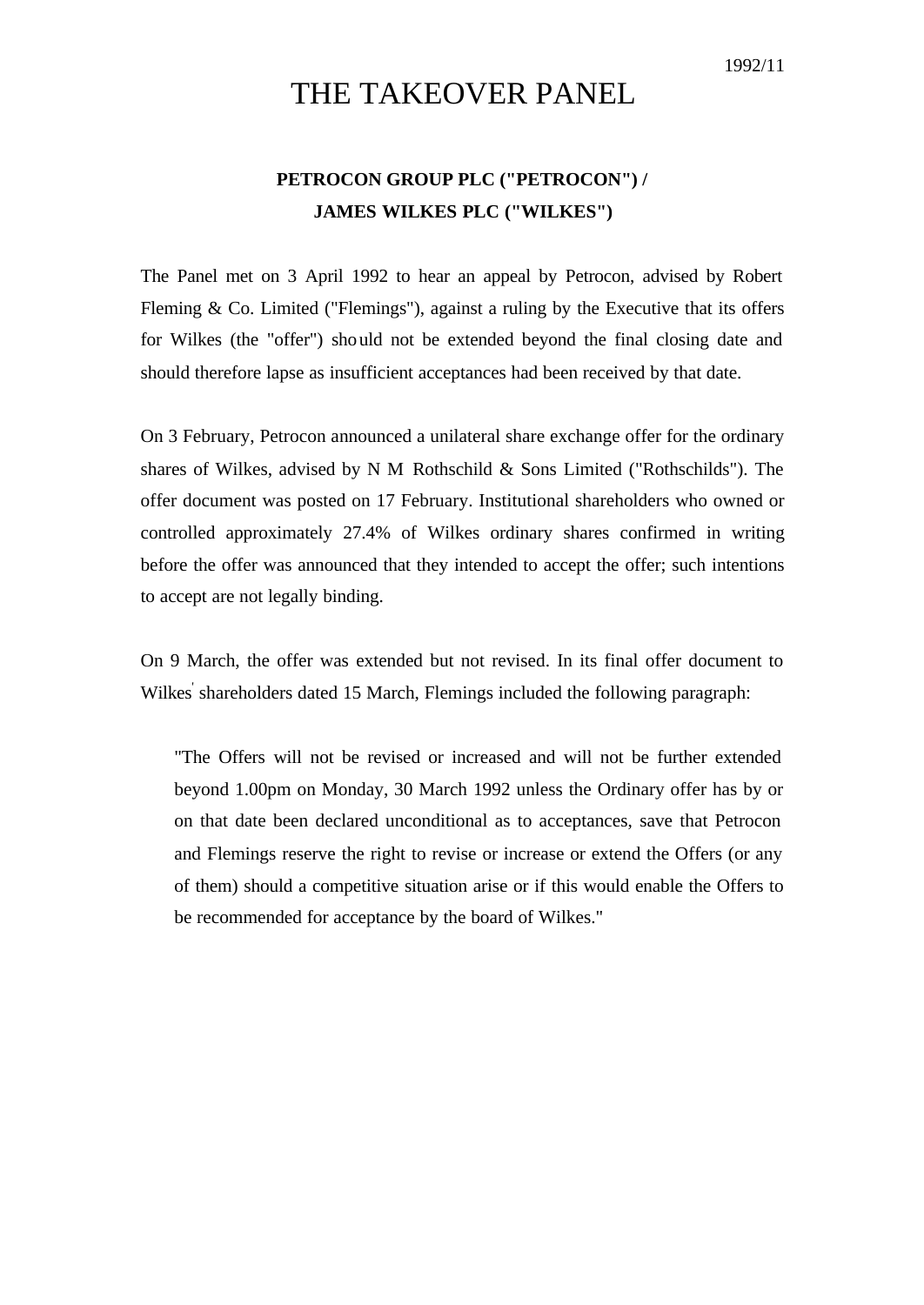At 1pm on Monday, 30 March acceptances of the offer for the ordinary shares, when aggregated with shares in Wilkes already owned by Petrocon, amounted to 35.88%; no competitive situation had arisen nor had the Wilkes board recommended the offer. The offer would, therefore, in the ordinary way have lapsed at that time.

On the morning of Monday, 30 March, the Executive received allegations from Flemings that certain shareholders in Wilkes might have received material new information from Wilkes which had not been previously published in its various circulars. Flemings, therefore, asked the Executive to permit the offer to be extended to allow time for such information to be made available to all Wilkes' shareholders so that they could take such information into account in deciding whether or not to accept the offer. The Executive allowed the offer to be frozen while it made appropriate enquiries.

Following the completion of its enquiries, the Executive ruled, late on Tuesday, 31 March, that the offer should not be extended and therefore would lapse. On Wednesday, 1 April Petrocon appealed against that decision and the Executive released a statement later that afternoon to keep the market informed of the position.

In the course of its enquiries the Executive established that at private meetings with selected institutional shareholders Mr Watt, chairman of Wilkes, and representatives of Rowe & Pitman, Wilkes' stockbrokers, had given information about Wilkes which had not been made available to all shareholders as required by Rule 20.1 of the Code.

Rule 20.1 provides:

"Information about companies involved in an offer must be made equally available to all shareholders as nearly as possible at the same time and in the same manner."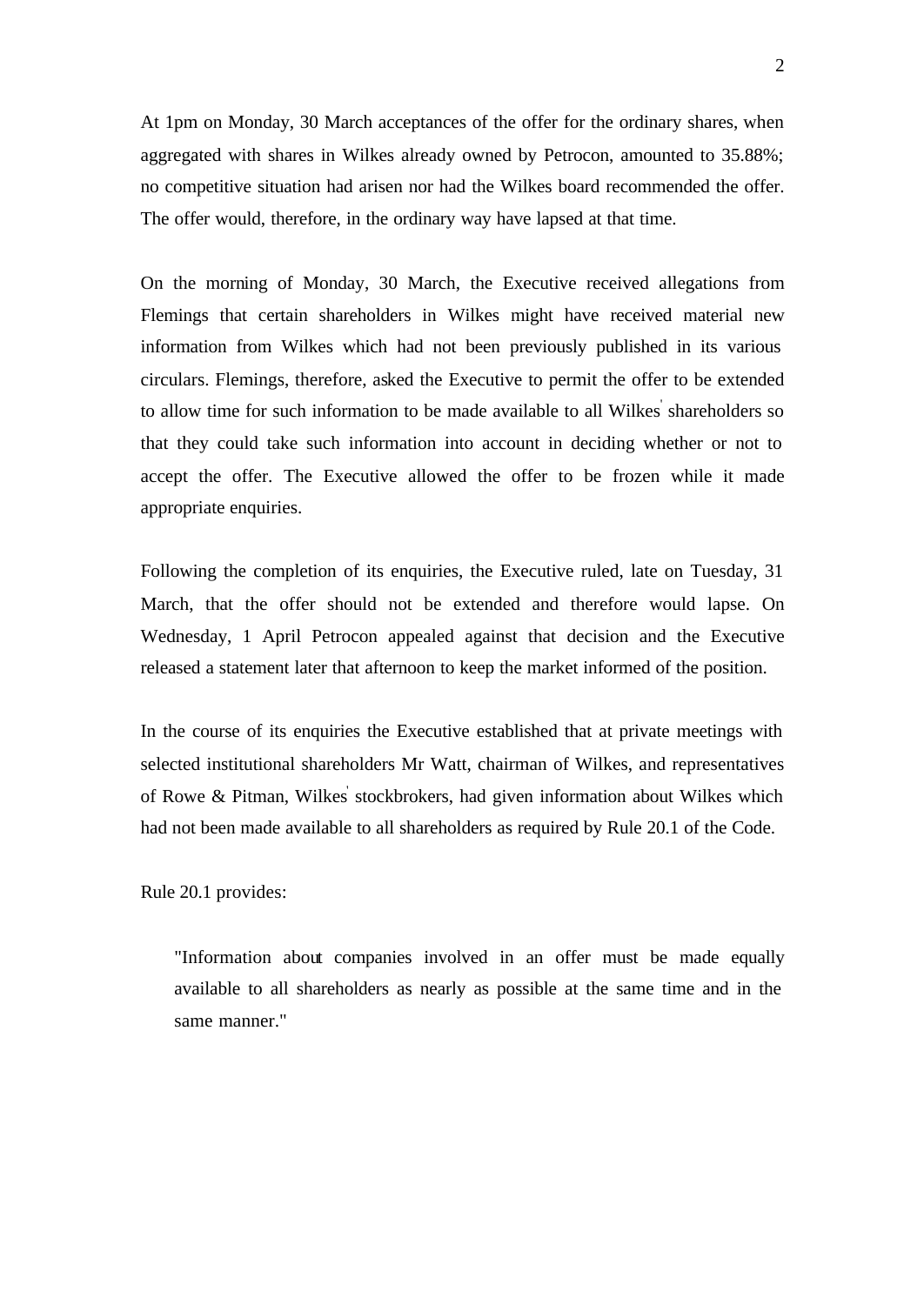Note 3 to Rule 20.1 permits meetings between directors of companies involved in a takeover (or their advisers) and selected shareholders to take place provided that, inter alia, no material new information is forthcoming. Note 3 states that a representative of the financial adviser or corporate broker of the companies concerned should be present at the meeting and that the representative should be responsible for confirming to the Panel no later than noon on the following day that no material new information had been forthcoming at the meeting. In the present case Rowe & Pitman gave appropriate confirmation in accordance with these requirements.

The new information given at the meetings with the institutional shareholders was the information (not previously disclosed) that two executive directors of Wilkes would probably be asked to leave the company within the next few months if the offer lapsed.

Flemings, on behalf of Petrocon, claimed that the credibility of Wilkes' management had been central to the arguments raised in the course of the bid, that the two directors concerned constituted one-third of the Wilkes board and that the information must therefore be regarded as material and should have been made available to all shareholders.

Rothschilds, on behalf of Wilkes, did not dispute that the information regarding the probable departure of the two directors had been given at the meetings but asserted that this information was not material in the context of the offer. The two directors were not part of the operational management but fell within the head office administrative functions which (as had been stated in Wilkes various circulars) were being radically streamlined. No firm arrangements had been made for their departure.

At the hearing the Panel heard evidence from the representatives of three institutional shareholders who had